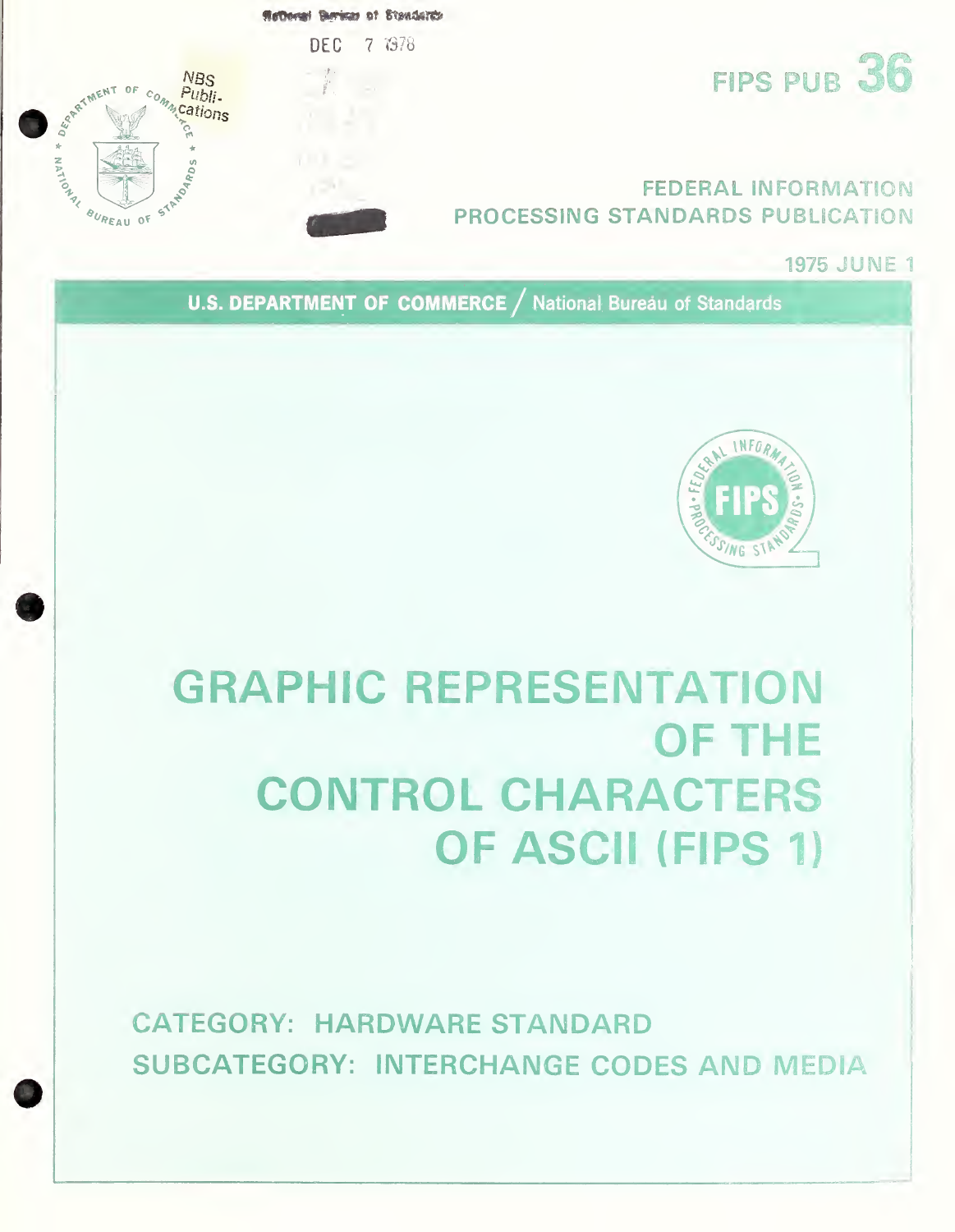### Foreword

The Federal Information Processing Standards Publication Series of the National Bureau of Standards is the official publication relating to standards adopted and promulgated under the provisions of Public Law 89-306, and Part 6 of Title 15 Code of Federal Regulations. The entire series constitutes the FEDERAL INFORMATION PROCESSING STAND-ARDS REGISTER.

The series is used to announce Federal Information Processing Standards, and to provide standards information of general interest and an index of relevant standards publications and specifications. Publications that announce adoption of standards provide the necessary policy, administrative, and guidance information for effective standards implementation and use. The technical specifications of the standard are usually attached to the publication, otherwise a reference source is cited.

Comments covering Federal Information Processing Standards and Publications are welcomed, and should be addressed to the Associate Director for ADP Standards, Institute for Computer Sciences and Technology, National Bureau of Standards, Washington, D.C. 20234. Such comments will be either considered by NBS or forwarded to the responsible activity as appropriate.

Richard W. Roberts, Director

## Abstract

This FIPS PUB announces the adoption of the American National Standard X3.32-1973, Graphic Representation of the Control Characters of American National Standard Code for Information Interchange. This standard specifies graphical representations for the 34 characters of ASCII (FIPS 1) for which a graphic representation is not indicated in FIPS 1. Graphical representations are given for the 32 control functions of columns 0 and <sup>1</sup> as well as the characters "Space" and "Delete". Two forms of graphical representations for each of the 34 characters are provided: a pictorial symbol, and a 2-letter alphanumeric code.

Key words: American Standard Code for Information Interchange; ASCII, coded character subsets; codes; data communication, data interchange, data processing; Federal Information Processing Standards; graphic character subsets; graphic subsets; information interchange; information processing; standards; subsets.

Nat. Bur. Stand. (U.S.), Fed. Info. Process. Stand. Publ. (FIPS PUB) 36, 4 pages (1975)

#### CODEN: FIPPAT

For sale by the Superintendent of Documents, U.S. Government Printing Office, Washington, D.C. 20402. (Order by SD Catalog No. C13.52:36). Subscription Price: \$21.50 per year; \$5.50 additional for foreign mailing. Single c vary in price.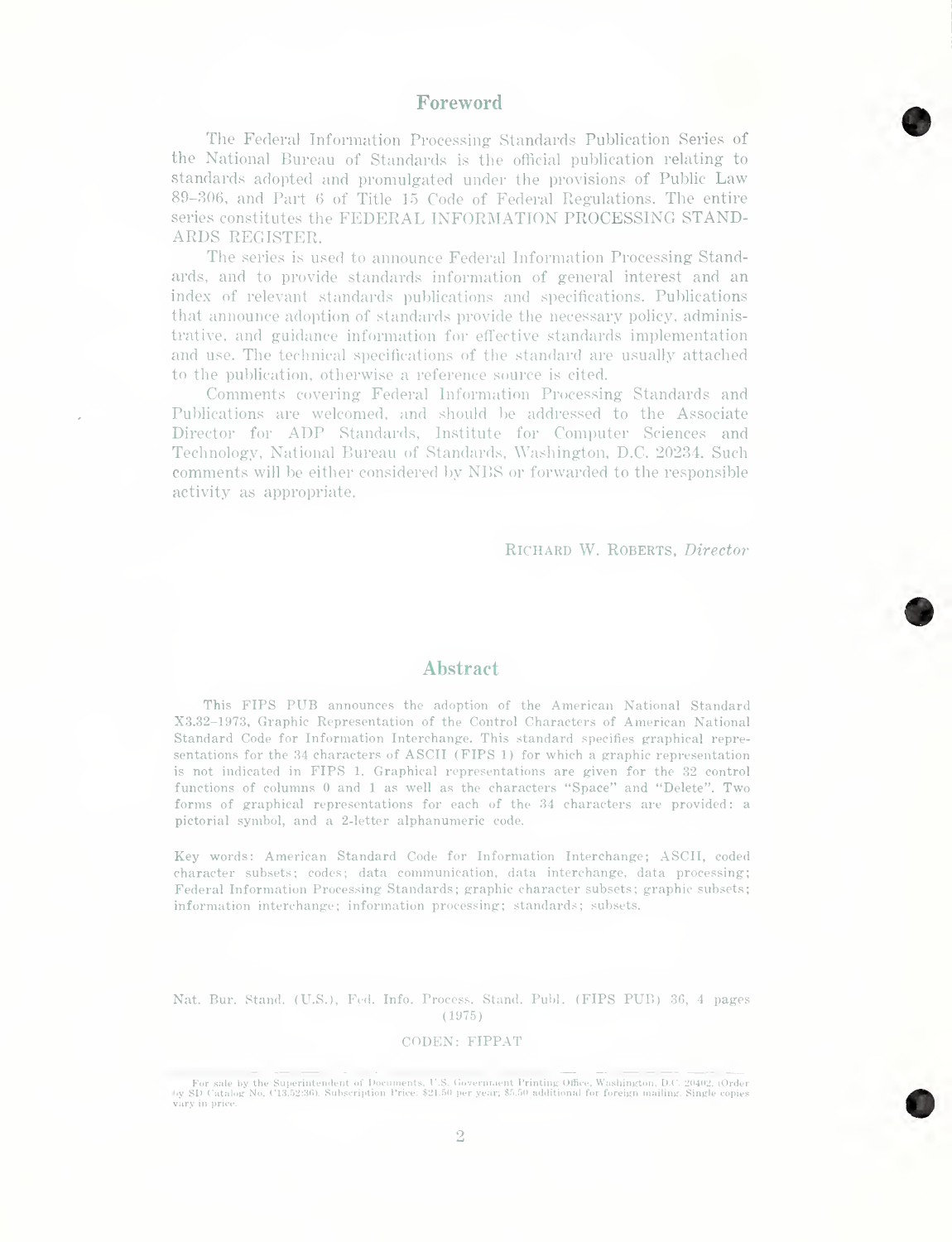

# Federal Information Processing- Standards Publication 36





Announcing the Standard for

# GRAPHIC REPRESENTATION OF THE CONTROL CHARACTERS OF ASCII (FIPS 1)

Federal Information Processing Standards Publications are issued by the National Bureau of Standards pursuant to the Federal Property and Administrative Services Act of 1949 as amended, Public Law 89-306 (79 Stat. 1127), and as implemented by Executive Order 11717 (38 FR 12315, dated May 1), 1973), and Part 6 of Title 15 CFR (Code of Federal Regulations).

Name of Standard. Graphic Representation of the Control Characters of ASCII (FIPS 1). (FIPS 36).

Category of Standard. Hardware Standard, Interchange Codes and Media.

Explanation. This standard specifies graphical representation for the 34 characters of ASCII (American Standard Code for Information Interchange) (FIPS 1) for which a graphic repre sentation is not indicated in FIPS 1. Graphical representations are given for the 32 control functions of columns 0 and <sup>1</sup> as well as the characters "Space" and "Delete". Two forms of graphical representations for each of the 34 characters are provided: a pictorial symbol, and a 2-letter alphanumeric code.

Approving Authority. Secretary of Commerce.

Maintenance Agency. Institute for Computer Sciences and Technology, National Bureau of Standards.

Cross Index.

- a. FIPS PUB 1, Federal Standard Code for Information Interchange.
- b. FIPS PUB 15, Subsets of the Standard Code for Information Interchange.

Applicability. This standard is applicable to equipment that prints or displays graphic representations of any or all of the control characters of ASCII (FIPS 1) or of the characters "Space" or "Delete". It is also applicable to the printing of graphic representations of such characters on media, such as perforated tape, punched cards or listings.

Specifications. This standard adopts in whole American National Standard X3.32-1973, Graphic Representation of the Control Characters of ASCII, which was developed and approved by the American National Standards Institute.

Qualifications. This standard specifies two types of graphic representations of the control char acter of ASCII. One type is a single-symbol pictorial representation and the other type is a two-letter alphanumeric representation. It is not intended that one representation be implemented to the exclusion of the other. The selection of the particular type to be used or specified is a decision to be made based upon the operational requirements of a given system. In certain instances, it may be desirable to implement a subset of the graphic control characters provided in the standard. In these cases, the National Bureau of Standards should be consulted for advice prior to the finalization of the technical specifications involved.